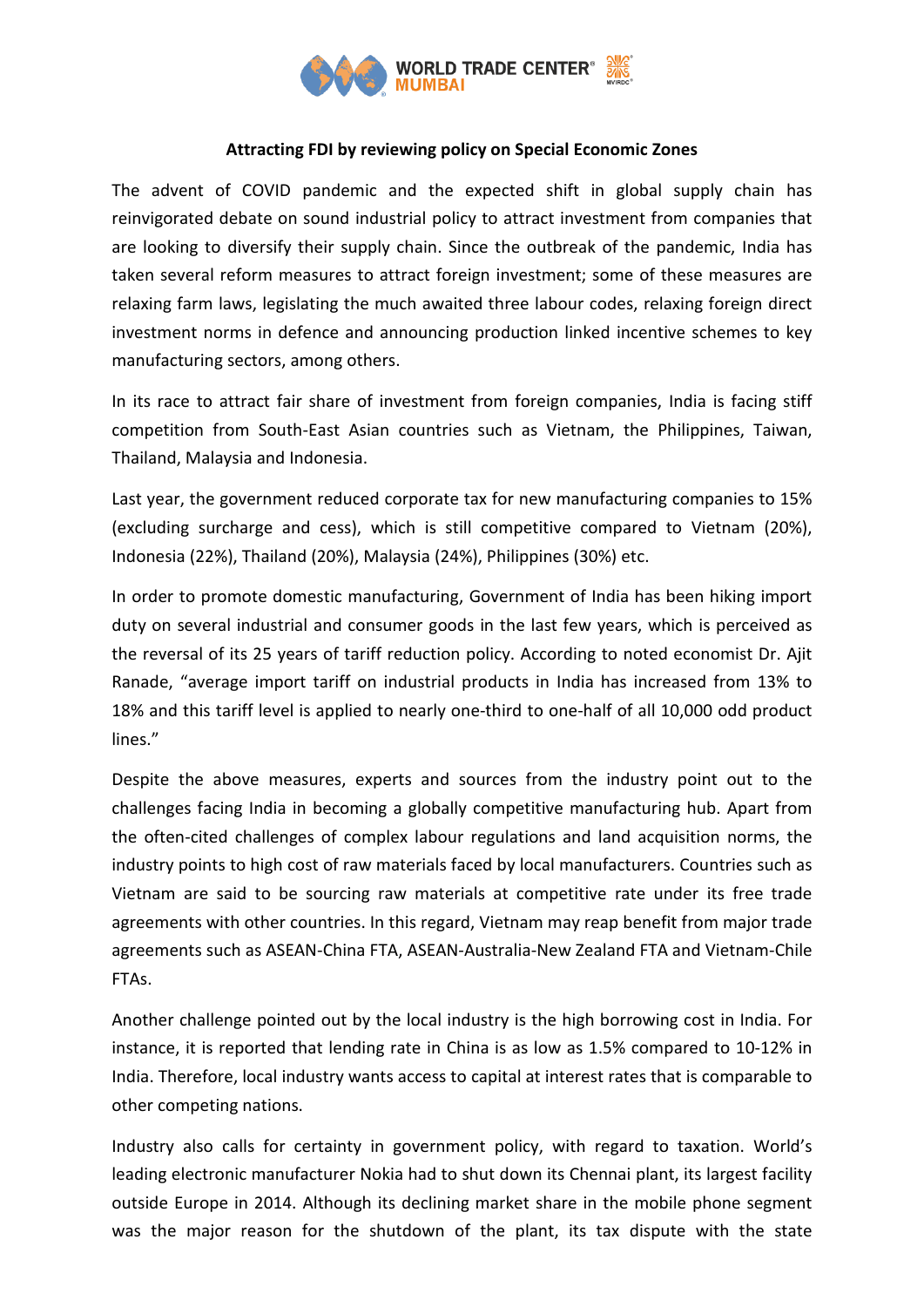

government was also said to be another reason for the plant closure. Multinational companies need a predictable tax regime before committing investment in a jurisdiction.

In this context, experts are debating the effectiveness of special economic zones (SEZs) in attracting foreign direct investment and promoting inclusive economic growth. Media reports suggest that researchers from India's Jadavpur University will conduct a joint study on this subject with their counterparts in Kiel Institute of World Economy Germany, Copenhagen Business School, Denmark and University of Ghana. Experts from the National Institute of Socio Economic Information and Broadcast, Vietnam will also participate in this study.

India is said to have pioneered the special economic zone model by setting up Asia's first Export Processing Zone in Kandla in 1965. Today, there are more than 240 operational special economic zones (SEZs) besides seven Central Government SEZs and 12 State or Private Sector SEZs that were established prior to the enactment of the SEZ Act, 2005. SEZs account for around 21% of exports from India.

However, these SEZs have not transformed India into a globally competitive manufacturing destination. One of the reasons for this is that many of these SEZs are in the services sector, especially in IT & ITES sector. Services exports account for 57% of overall exports from SEZs in the country.

The size of the Indian SEZs is far less compared to similar zones in China. For instance, the total area of all the notified SEZs in India is 457 square km, which is not even a quarter of Shenzhen agglomeration (2,000 sq. km), a leading SEZ in China. Large size of SEZs offer economies of scale for manufacturing units.

Since 2008, the government has denotified 101 SEZs as many developers decided to quit these projects because of various commercial reasons. These developers opted to exit their projects because of poor market response, lack of demand for SEZ space and change in the fiscal incentive regime for SEZs, besides other reasons. Some experts blame that many applicants rushed to develop SEZs in India only based on tax benefits, without having support infrastructure. These SEZs failed to take off because of lack of physical infrastructure connectivity such as roads, railways and ports.

In this context, Government of India's recent policy to develop coastal SEZs under the 'Sagarmala' project with robust connectivity facilities with the hinterland is a welcome move.

Also, it is reassuring that Government of India is implementing the recommendations of the Baba Kalyani Committee to revamp policy on SEZs. The major recommendation of the Committee was to shift policy focus on SEZs from merely 'exports' to a broad set of indicators such as investment commitment, job creation, promoting women in job, value addition, technology differentiation, trade potential and priority industry.